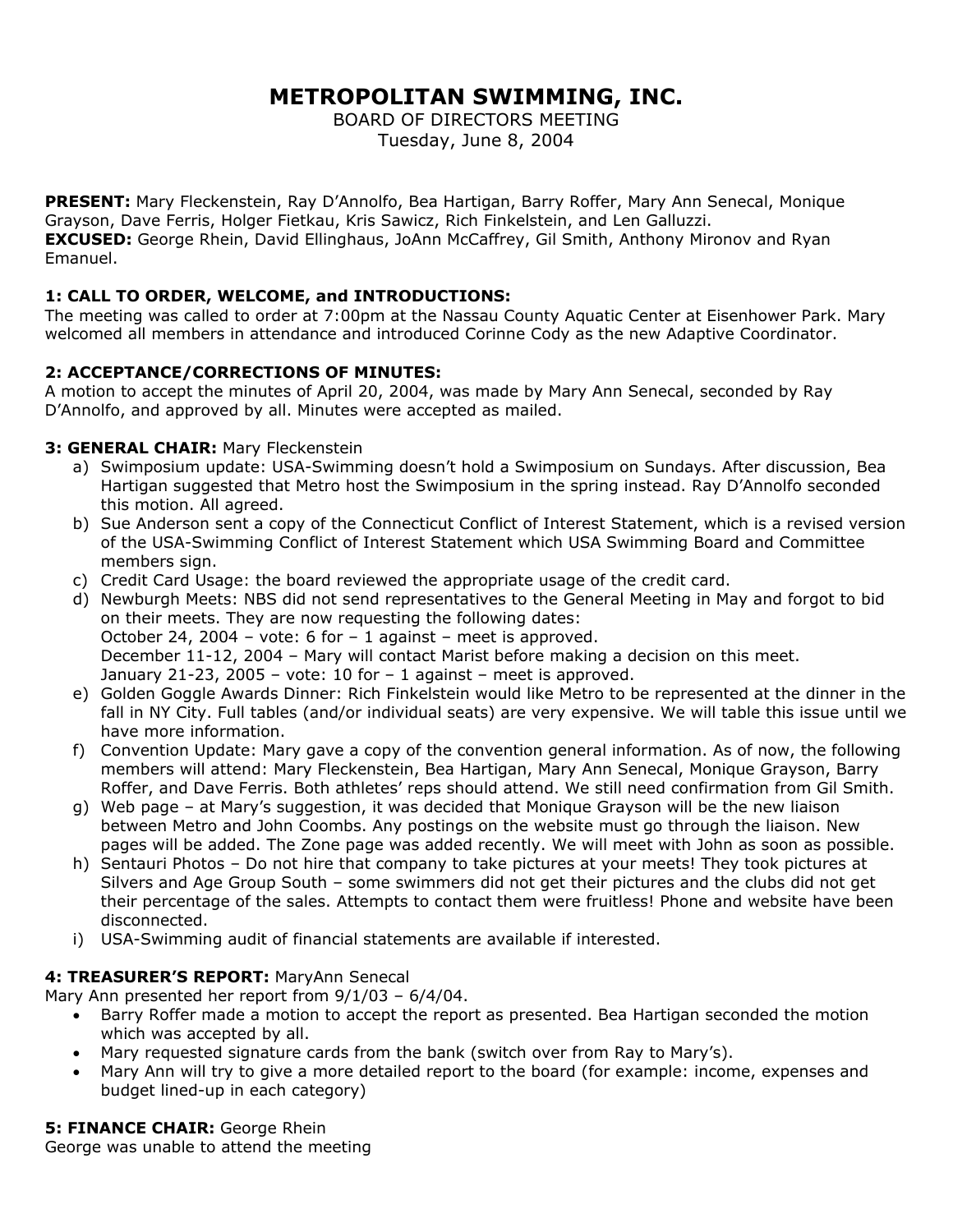# **6: ADMINISTRATIVE VICE CHAIR:** Bea Hartigan

- Bea reminded us that all attendees at Convention must complete the Code of Conduct and Medical Waiver forms, *so be sure that the athletes have them completed before leaving home if they are young enough to need a parent signature***.**
- Mary will take care of the flights reservations. Bea will take care of registrations and hotel reservations for the Convention in Orlando.
- Due to entry fees that are still outstanding, APEX Swim Club will not accept any further entries from Riverbank without payment in advance for all future Metro meets sponsored at Lehman College. Bea reminded all that the host club has the option not to accept entries from clubs that do not send payment or a voucher for payment.
- RED: had bid for a meet on May 21-23. Now they say that the meet is taking place in June!
- Bea would like to see the return of having the House of Delegates meetings on weekends instead of week nights.
- Bea mentioned that there were only seven board members at the budget meeting and that a 20 percent raise was done at the meeting.

# **7: OFFICIALS CHAIR:** Holger Fietkau and Kris Sawicz

- De-certification letter: response to Christine Klepeis about her letter of appeal.
- Update web page for officials: the officials' database will be made unavailable until all officials from all areas are included.
- A list of all certified administrative referees will be available at a future date.
- "Ask an Official" questions & answers from Blue pages of Rules book.

## **8: SENIOR CHAIR: Dave Ferris**

- Dave said that Senior Mets long course was ready to go. It will be held at Nassau County Aquatic Center at Eisenhower Park: timed finals – evening sessions.
- Dave presented his plans for a new pool. The Board will evaluate his request.

## **9: AGE GROUP CHAIR: Mary Fleckenstein**

- New Chair update: a few possibilities. Nothing definite as yet.
- College kids at Zone Qual/Zones: Bea Hartigan made a motion that "*if a swimmer has participated in a meet representing an institution beyond grade 12, that swimmer is not eligible for the Zone Qualifying meet"*. Mary Ann Senecal seconded the motion which was approved by all. **Motion carries**.
- Awards for SC and LC JO's have been ordered.
- Zone coaches application forms are on the new "Zone" page of the Metro website.

## **10: COACHES REPRESENTATIVE:**

Gil Smith was unable to attend the meeting.

## **11: ATHLETES' REPRESENTATIVES:**

Ryan Emanuel and Anthony Mironov were unable to attend the meeting.

## 12: **ZONE TEAM COORDINATOR: Barry Roffer**

- The team will stay at the Adams Marks hotel in Buffalo this summer. Barry will request that some rooms be available for "late checkout".
- Estimates for the busses are in.
- A letter will be sent to swimmers that left Zones early.

## 13: REGISTRATION COORDINATOR: Barry Roffer

Reminder: all registrations MUST be done on Hy-Tek export file, **even for 1 swimmer**!

In addition: **all meet entries** must be done on disk or they will be sent back. **Every Metro Club must use Hy-Tek software.**

## 14: TECHNICAL PLANNING: David Ellinghaus

David was unable to attend the meeting.

- We need to be stricter with the meet bid process.
- Teams MUST be in attendance at the bid meeting to bid on meets.